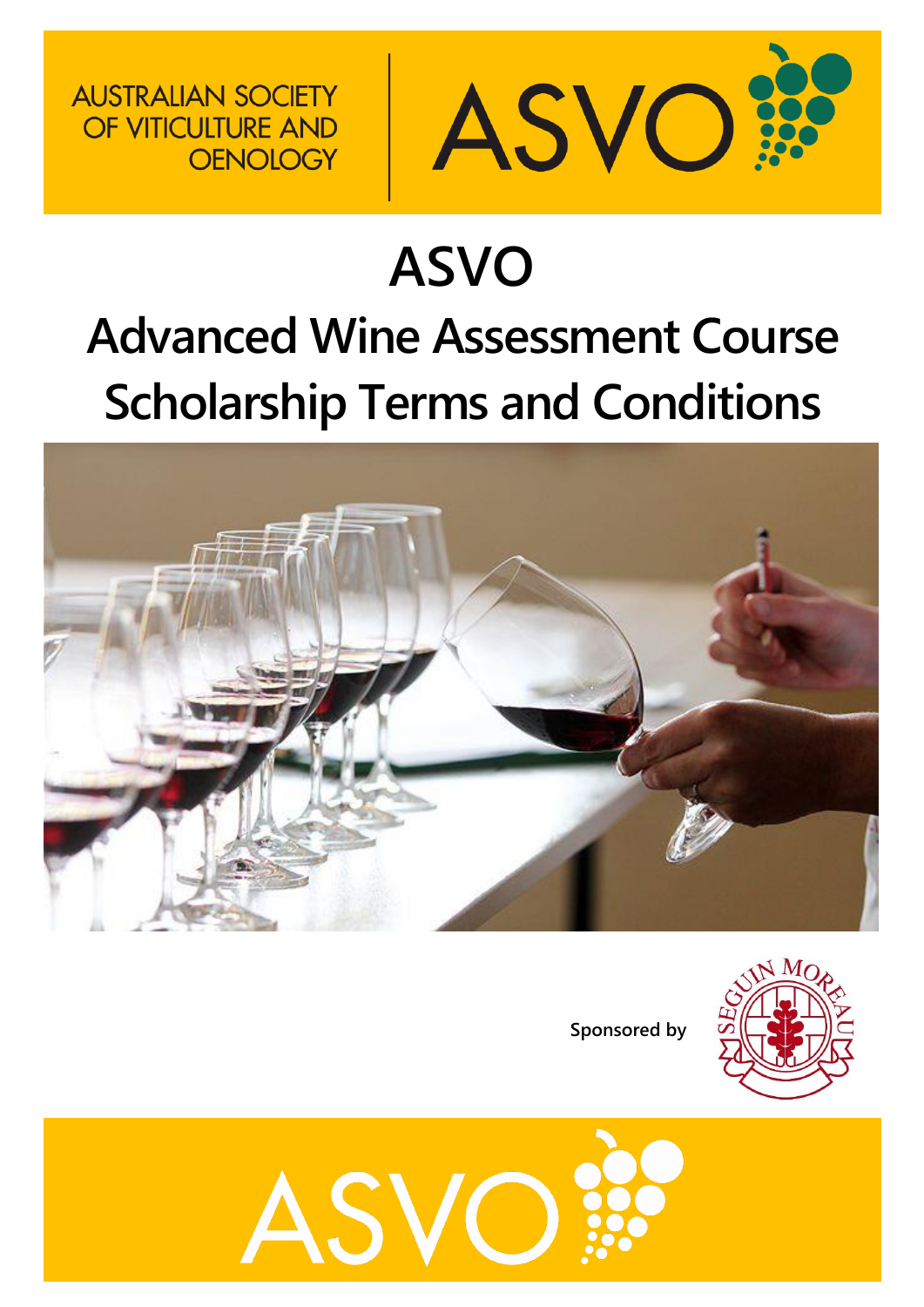

#### <span id="page-1-0"></span>**CONTENTS**

| 2             |
|---------------|
| 2             |
| $\mathcal{P}$ |
| $\mathcal{P}$ |
| 3             |
| 3             |
| 3             |
| 4             |
|               |

#### <span id="page-1-1"></span>**OVERVIEW**

A major objective of the ASVO is "to promote education in viticulture and oenology and help ensure and maintain the highest standards of quality for such educational objectives". One area of interest is the ongoing development of advanced sensory skills. These sensory skills may be used by ASVO members in their current employment or for the purpose of becoming a future wine show judge. Ultimately, by furthering their sensory education they will be able to contribute to the wider wine industry.

#### <span id="page-1-2"></span>**ASVO ADVANCED WINE ASSESSMENT COURSE SCHOLARSHIP**

The Advanced Wine Assessment Course (AWAC) Scholarship is an initiative of the ASVO with support from the Australian Wine Research institute (AWRI) and is made possible through sponsorship from Seguin Moreau Australasia.

The scholarship is designed to support applicants who have the potential to become wine show judges to develop the sensory analysis capabilities and the vocabulary to judge wine in Australian at an elite level.



Seguin Moreau Australasia is proud to be the founding sponsor of the ASVO AWAC scholarship. Seguin Moreau Australasia has been involved for a number of years with Australian research institutes to help educate future winemakers about oak production and use in winemaking. Servicing Australasia since 1980, they import Wine Barrels, Oak Alternatives and Vats, manufactured in France and America. They enjoy a worldwide presence servicing all major wine regions throughout the world, with a commitment to sustainable development of the oak industry through continual innovation. This is to ensure that it always anticipates the requirements of winemakers throughout the world.

All AWAC are held at the Australian Wine Research Institute in Adelaide. AWAC is an intensive four-day course which includes approximately 40 hours of activities, with leading wine show judges, journalists and winemakers assisting in the presentation of the course.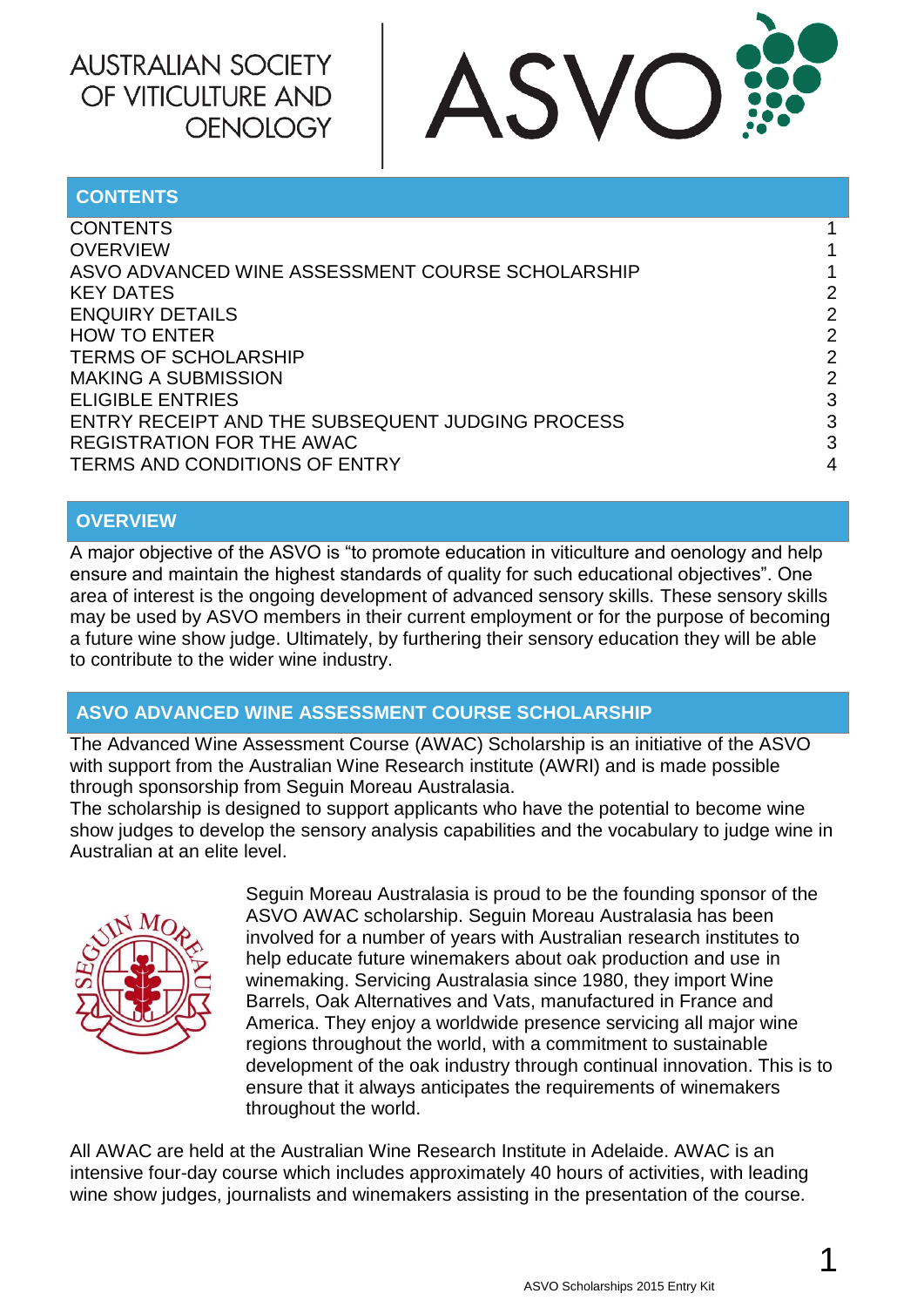

#### <span id="page-2-0"></span>**KEY DATES**

<span id="page-2-1"></span>

| <b>Entries open:</b>        | Monday 01 August 2015                          |  |  |
|-----------------------------|------------------------------------------------|--|--|
| Information sessions:       | Thursday 22 July 2015                          |  |  |
| <b>Entries close:</b>       | 5pm, Friday 25 September 2015                  |  |  |
| <b>Scholarship Awarded:</b> | Thursday 19 November 2015                      |  |  |
| <b>ENQUIRY DETAILS</b>      |                                                |  |  |
| <b>Phone:</b>               | Chris Waters +61 (0) 488 488416; or            |  |  |
|                             | Dr Tony Robinson +61 (0) 438 910 973           |  |  |
| <b>Enquiry email:</b>       | asvo@asvo.com.au                               |  |  |
| Information:                | https://asvoawardsforexcellence.wordpress.com/ |  |  |

#### <span id="page-2-2"></span>**HOW TO ENTER**

- Entries open on 01 August 2015 and close at 5pm, 25 September 2015.
- No late submissions will be accepted.
- All entries must be submitted via email. Please note the email size limit of 15MB.
- Only one entry is to be submitted per person.
- Entries remain the property of ASVO and will not be returned.
- Entries are considered confidential; all judges sign confidentiality agreements.

#### <span id="page-2-3"></span>**TERMS OF SCHOLARSHIP**

- 1. The scholarship provides 100% of course fees (\$4650 inc GST) to attend the AWRI AWAC.
- 2. Scholarship recipients must attend the allocated placement at the AWRI AWAC.
- 3. The scholarship recipient will be required to cover the cost of travel and accommodation associated with their attendance at the four day course in Adelaide.

#### <span id="page-2-4"></span>**MAKING A SUBMISSION**

- Submissions will only be considered if they are submitted either online at <https://asvoawardsforexcellence.wordpress.com/>
- or by email on the attached nomination form to: [asvo@asvo.com.au](mailto:asvo@asvo.com.au)
- Please do not send any original documentation or CDs / DVDs / flash drives. These will not be returned or considered as part of a submission.

| <b>Entry Form</b> | • Please complete the Entry Form<br>and submit as an email<br>attachment. | • Refer to the details for eligibility and<br>entry criteria. |
|-------------------|---------------------------------------------------------------------------|---------------------------------------------------------------|
|                   | • Main Body: total of 800 words<br>across all four criteria.              |                                                               |

**Supporting Documents (if required).** • Submit as email attachments (named and numbered).

• This may include proof, statistics, media coverage, graphs and illustrative photos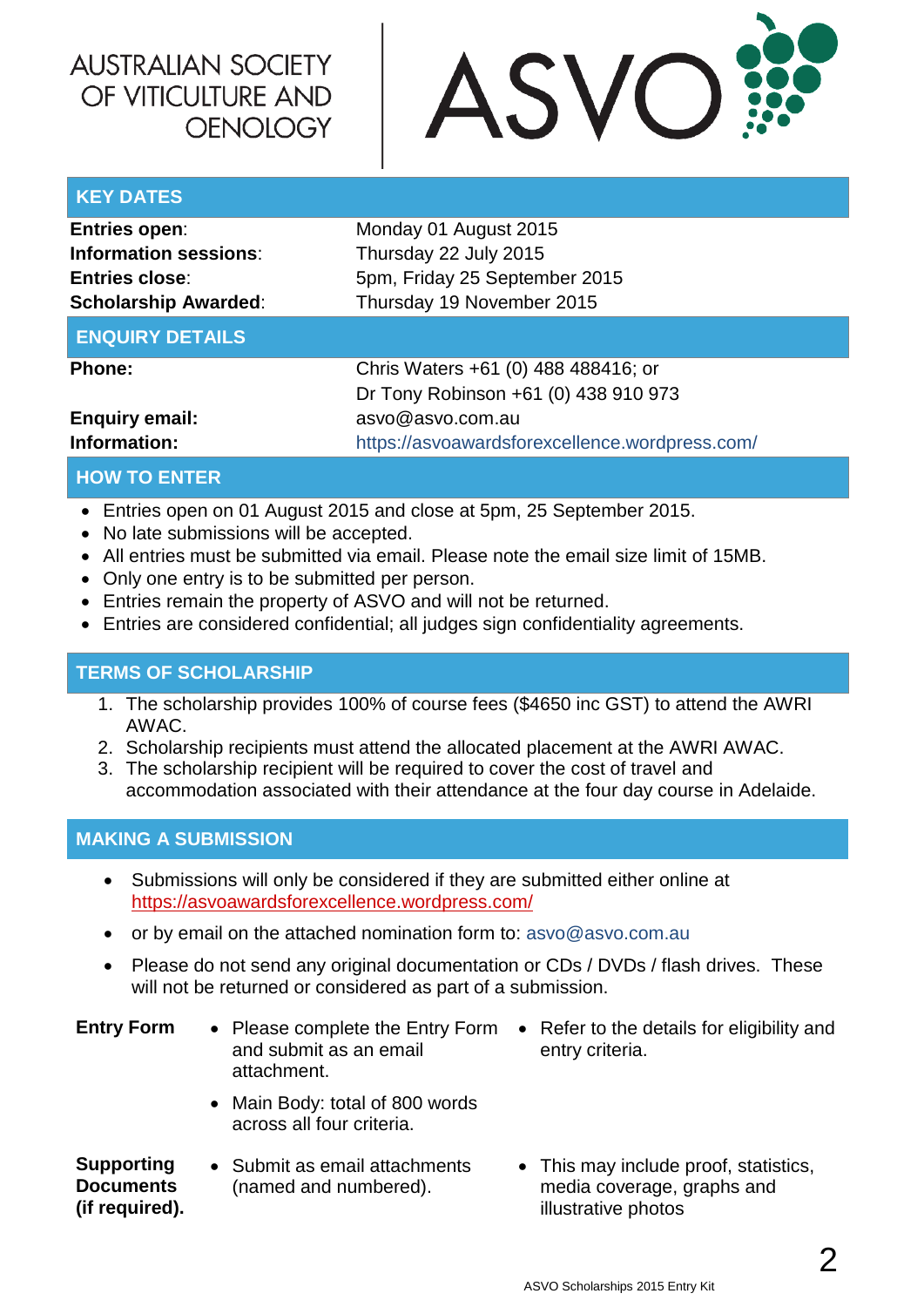

#### <span id="page-3-0"></span>**ELIGIBLE ENTRIES**

- To be eligible for the ASVO AWAC Scholarship entrants must be financial ASVO members at the date of the submission.
- Members may self-nominate or be nominated by a third party.
- Entrants who are nominated by a third party must agree to the nomination.

### <span id="page-3-1"></span>**ENTRY RECEIPT AND THE SUBSEQUENT JUDGING PROCESS**

 Upon ASVO receiving and processing your email entry, you will be sent a return email providing a registration number. This number will be used in all future submission-related correspondence.

*Please note that this return email and registration number, depending on the entry submission time and date, may be provided within 1-2 working days.*

- The scholarship recipient will be selected by panels of independent judges.
- The scholarship recipient may be asked to provide further PR material including a relevant video, footage or high resolution imagery for use in public relations activities.
- The scholarship recipient will be announced at the ASVO Awards for Excellence Gala Dinner, November 19, 2015. The annual awards ceremony celebrate excellence across the grape and wine sector honouring outstanding winemakers, viticulturists, researchers and students involved in the development of novel and significant innovation, practice or publication. <https://asvoawardsforexcellence.wordpress.com/>

#### <span id="page-3-2"></span>**REGISTRATION FOR THE AWAC**

- Entrants may register for the Advanced Wine Assessment course by entering into the ballot for any AWAC courses held. However gaining a placement through the AWRI process does not make the entrant eligible for the ASVO scholarship.
- Entrants who are unsuccessful at receiving the ASVO scholarship are not excluded from the AWRI process.
- Visit [http://www.awri.com.au/industry\\_support/courses-seminars-workshops/awac/](http://www.awri.com.au/industry_support/courses-seminars-workshops/awac/) for more information.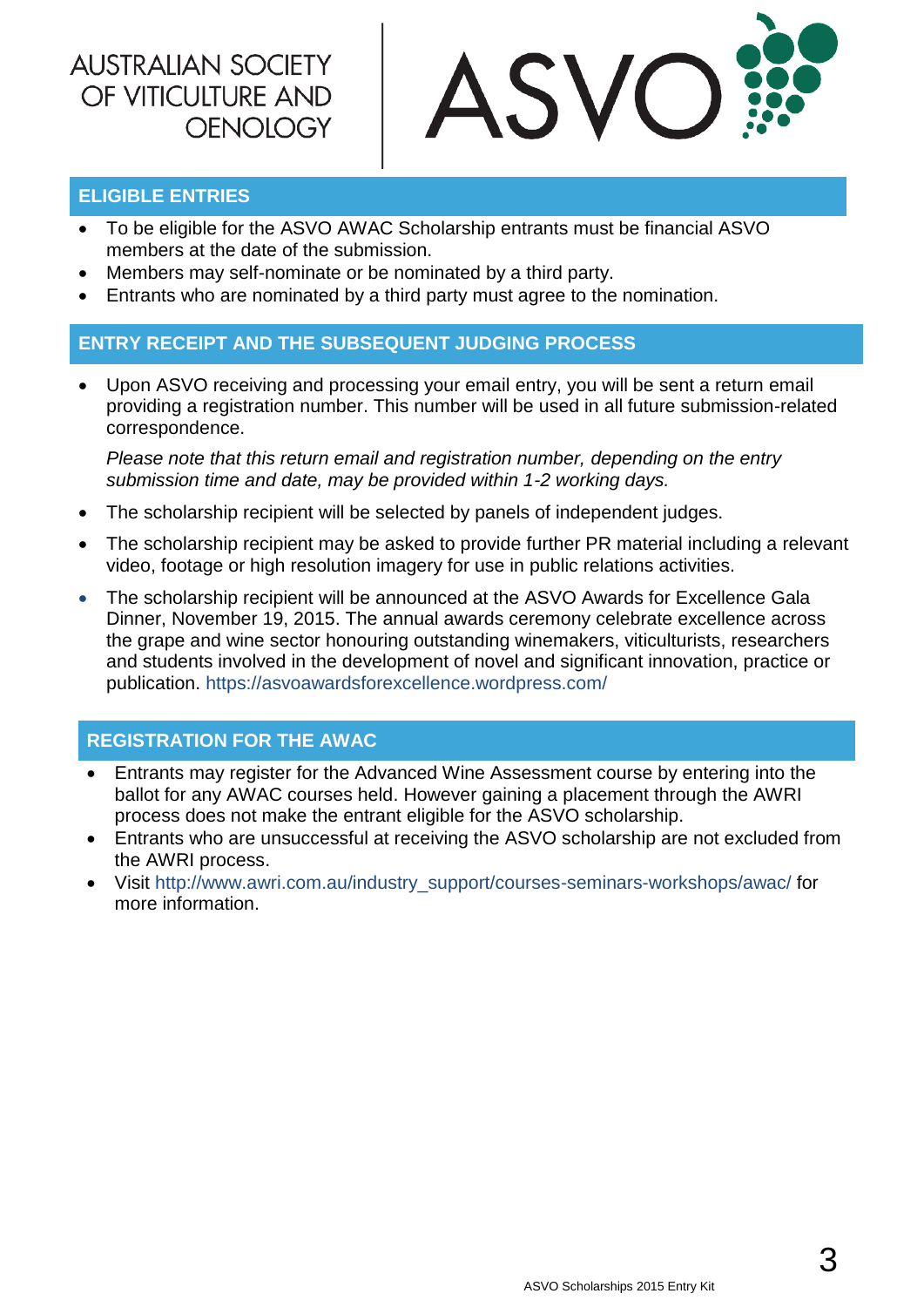

#### <span id="page-4-0"></span>**TERMS AND CONDITIONS OF ENTRY**

- 1. The information and instructions in this Entry Kit form part of these Terms and Conditions. By submitting an Entry, Entrants agree to be bound by these Terms and Conditions.
- 2. Entries become the property of ASVO and will not be returned.
- 3. Entries must be submitted in accordance with the Entry Kit, including format, content, lodgement method and closing time. Illegible, incomplete, late or non-compliant Entries are invalid and will not be accepted.
- 4. Entrants warrant that the information in the Entry and attachments is to the best of their knowledge true and correct, and does not contain any defamatory or offensive content or infringe third party intellectual property rights and that they will notify ASVO of any changes to the information and any circumstances that may affect the Entry. ASVO reserves the right to verify the validity of Entries and may disqualify an Entrant or an Entry if it discovers or determines that an Entry does not comply with these Terms and Conditions, an Entrant has provided dishonest or incorrect information in its Entry or that an Entry contains defamatory or offensive content or infringes third party intellectual property rights.
- 5. ASVO Board of Directors and their immediate families and ASVO's contractors associated with the Scholarships are not eligible to submit Entries.
- 6. Entrants must carry on business in Australia and demonstrate that the activities and results associated with the Entry subject are within Australia. Entrants must comply with the eligibility criteria in the Entry Kit.
- 7. Entrants may only submit one entry per year.
- 8. Eligibility of Entries and the awarding of the Scholarship are solely within ASVO's discretion. In the case of disputes regarding the Scholarship, ASVO's decision is final and no correspondence will be entered into. ASVO reserves the right to change the category or eligibility of a Scholarship. ASVO's failure to enforce any of its rights at any stage does not constitute a waiver of those rights.
- 9. ASVO, its partners, sponsors, judges, staff and contractors shall not be held liable for any reason whatsoever resulting from its adjudication in good faith of Entries made in any of the Scholarships.
- 10. If the Scholarships are interfered with in any way, are not capable of being conducted as reasonably anticipated due to any reason beyond ASVO's reasonable control or where ASVO is required or directed to do so by the ASVO Board of Directors, ASVO reserves the right, in its sole discretion and to the fullest extent permitted by law, to modify, suspend, terminate or cancel the Scholarships. Where ASVO reasonably believes any changes will have a negative impact, ASVO will use reasonable endeavours to provide Entrants with up to two weeks prior written notice.
- 11. Entrants agree that if they are a finalist in the Scholarships, they will have a representative attend the Scholarships event to receive the Scholarships in the event that they win.
- 12. ASVO may require the finalists and recipients of the Scholarships to participate in marketing and promotional activities, including but not limited to media exposure and promotion of future Scholarships without any payment or other compensation. If requested, finalists and recipients will provide all reasonable assistance and cooperation to ASVO in the preparation of case studies and other material or promotion of the Scholarships or ASVO's use generally.
- 13. Recipients and finalists may promote themselves as recipients or finalists of the Scholarships (as applicable) by use of the Scholarships logo in accordance with ASVO's directions and quidelines.
- 14. Entrants agree that ASVO may contact them during and after the awarding of the Scholarship to seek information or comments about the Entrants. Entrants acknowledge that ASVO collects; uses and discloses their personal information as specified in the Awards website and the Entry Kit, in order to process Entries and in accordance with Privacy Guidelines.